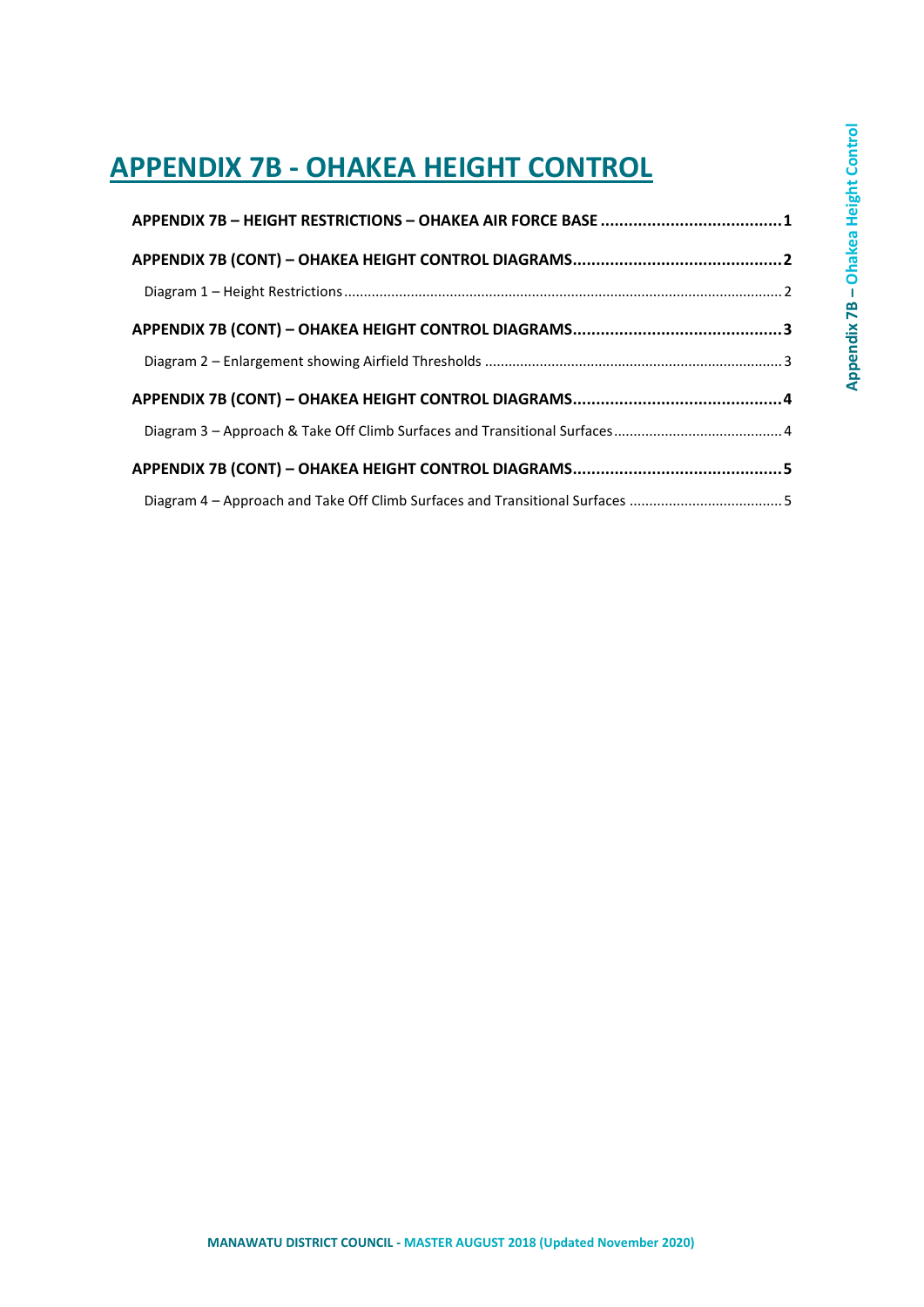*Page Intentionally Left Blank*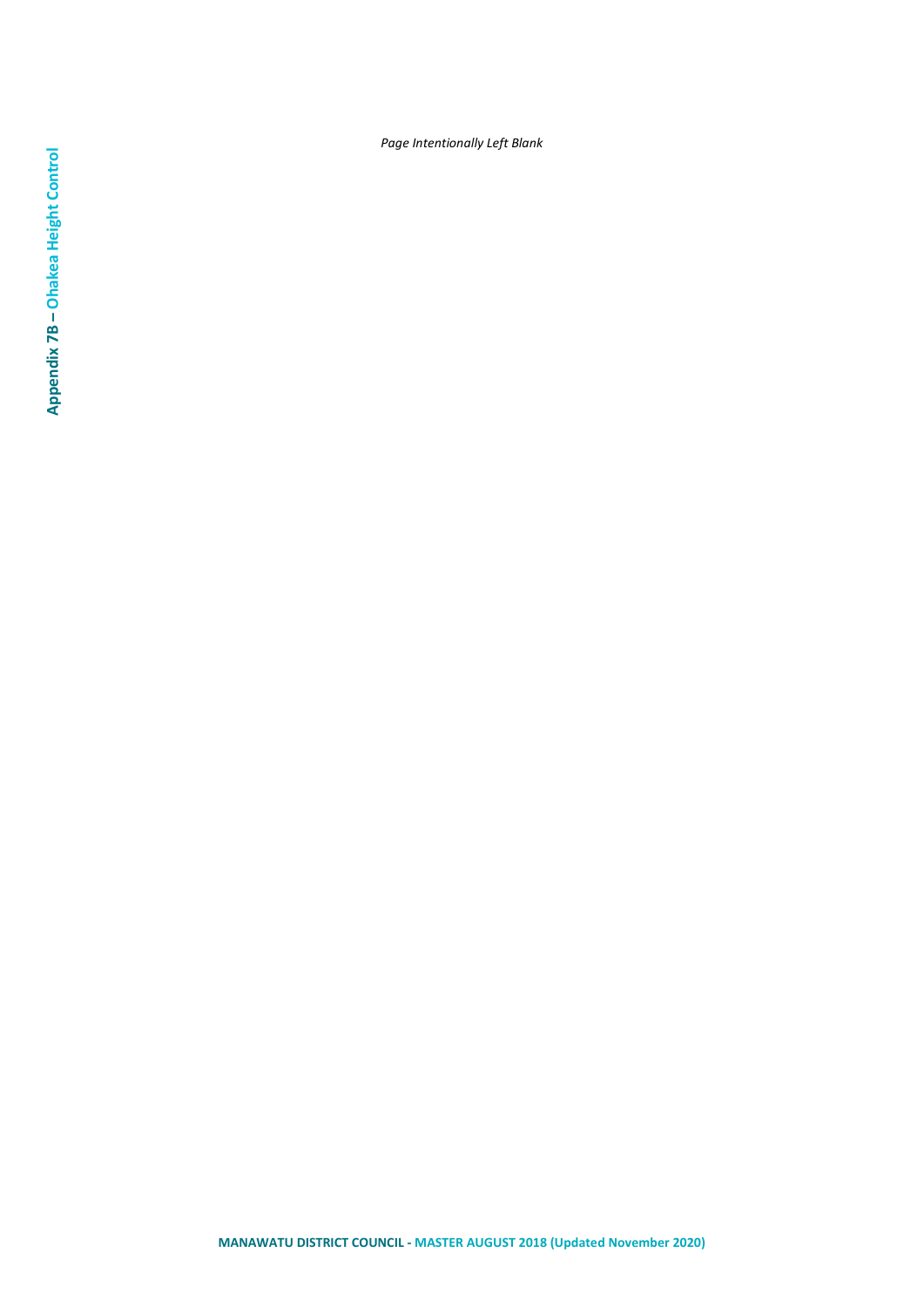# <span id="page-2-0"></span>**APPENDIX 7B – HEIGHT RESTRICTIONS – OHAKEA AIR FORCE BASE**

### **Refer Rule A2.8.1**

(Requirements sought by the Minister of Defence in response to **Council**'s invitation pursuant to Clause 4(A) of the First Schedule of the Resource Management Act).

#### **Requirement**

No part of any **building**, structure, **mast**, tree or other object shall penetrate any of the climb surfaces, transitional surfaces, horizontal surfaces or conical surfaces associated with Ohakea Airfield. These surfaces are shown of Diagrams 1 and 2 following.

Where two or more surfaces (whether climb, transitional, horizontal or conical surfaces) intersect, the lower shall apply.

Limited infringement of the **height** restrictions imposed above may be permitted in exceptional cases subject to the prior written consent of the Secretary of Defence and to any conditions the Secretary may require.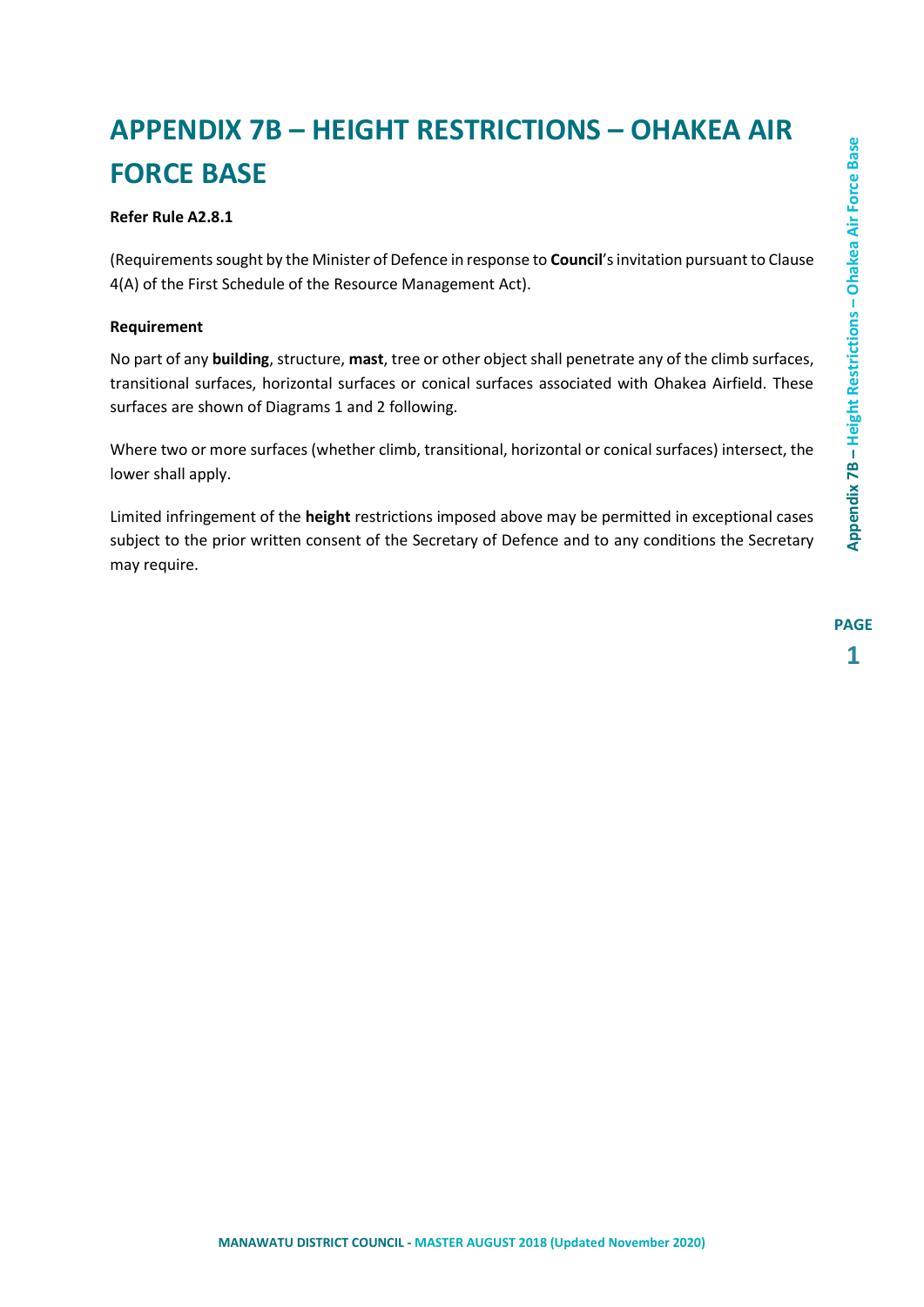## <span id="page-3-0"></span>**APPENDIX 7B (CONT) – OHAKEA HEIGHT CONTROL DIAGRAMS**

## <span id="page-3-1"></span>Diagram 1 – Height Restrictions



**MANAWATU DISTRICT COUNCIL - MASTER AUGUST 2018 (Updated November 2020)**

**PAGE 2**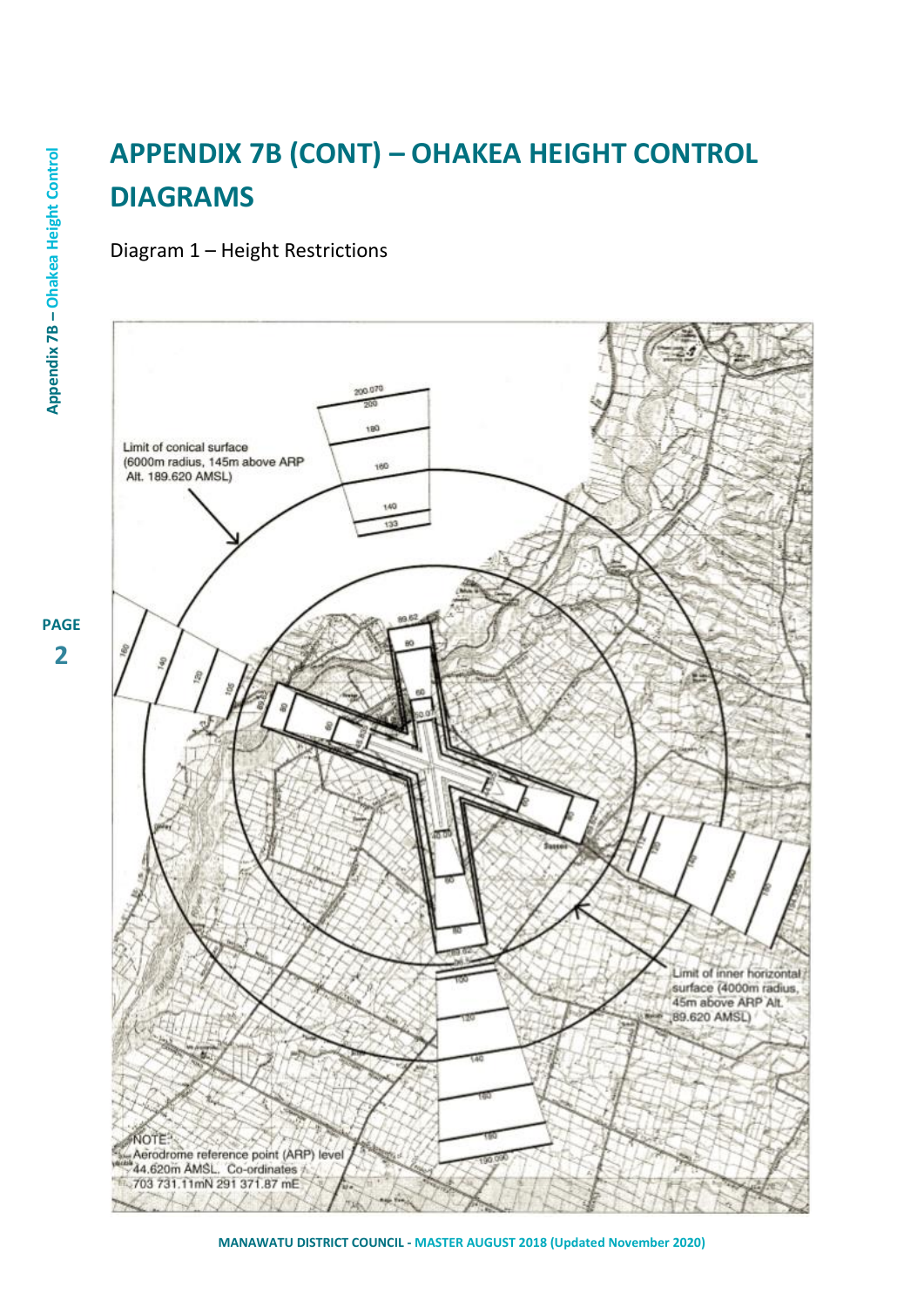## <span id="page-4-0"></span>**APPENDIX 7B (CONT) – OHAKEA HEIGHT CONTROL DIAGRAMS**

<span id="page-4-1"></span>Diagram 2 – Enlargement showing Airfield Thresholds



**PAGE** 3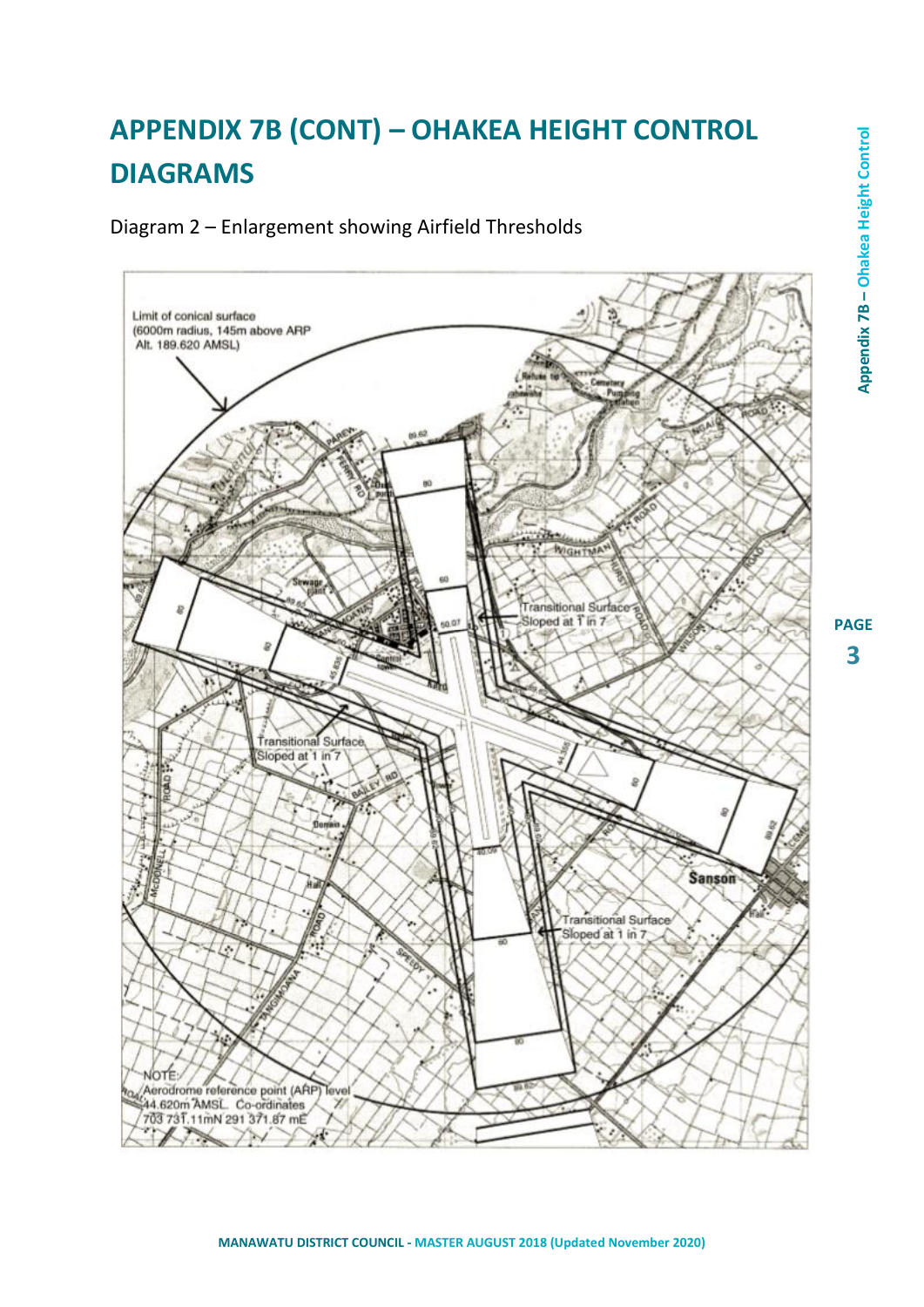## <span id="page-5-0"></span>**APPENDIX 7B (CONT) – OHAKEA HEIGHT CONTROL DIAGRAMS**

<span id="page-5-1"></span>Diagram 3 – Approach & Take Off Climb Surfaces and Transitional Surfaces



**Typical Plan: Horizontal and Conical Surfaces**